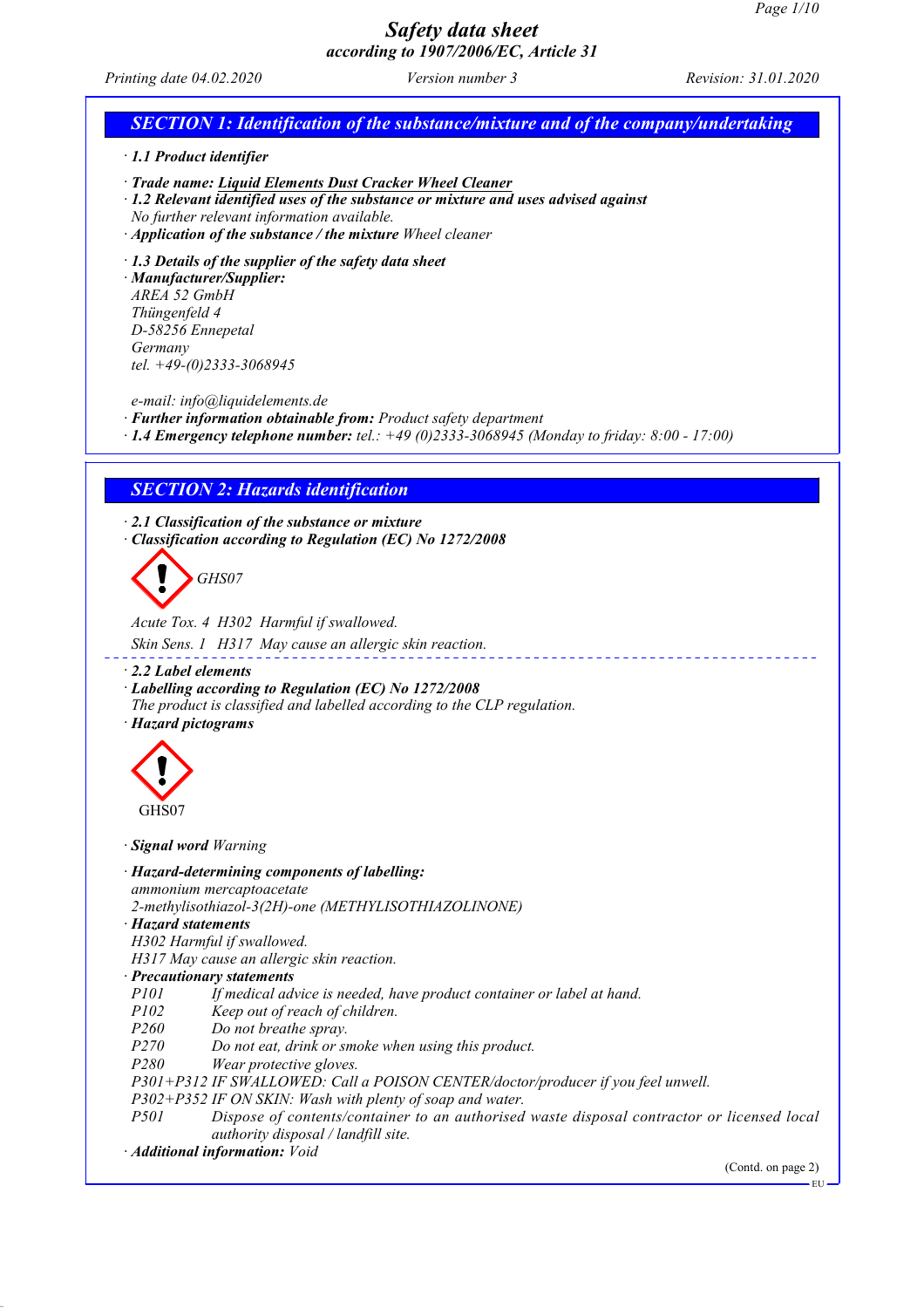٦

٦

# *Safety data sheet according to 1907/2006/EC, Article 31*

*Printing date 04.02.2020 Version number 3 Revision: 31.01.2020*

|                  | (Contd. of page 1)<br>· Labelling of packages where the contents do not exceed 125 ml<br>· Hazard pictograms                      |
|------------------|-----------------------------------------------------------------------------------------------------------------------------------|
|                  |                                                                                                                                   |
|                  |                                                                                                                                   |
|                  |                                                                                                                                   |
| GHS07            |                                                                                                                                   |
|                  |                                                                                                                                   |
|                  | · Signal word Warning                                                                                                             |
|                  | · Hazard-determining components of labelling:                                                                                     |
|                  | ammonium mercaptoacetate                                                                                                          |
|                  | 2-methylisothiazol-3(2H)-one (METHYLISOTHIAZOLINONE)                                                                              |
|                  | · Hazard statements                                                                                                               |
|                  | H302 Harmful if swallowed.                                                                                                        |
|                  | H317 May cause an allergic skin reaction.                                                                                         |
|                  | · Precautionary statements                                                                                                        |
| P101             | If medical advice is needed, have product container or label at hand.                                                             |
| P102             | Keep out of reach of children.                                                                                                    |
| P <sub>260</sub> | Do not breathe spray.                                                                                                             |
| P270             | Do not eat, drink or smoke when using this product.                                                                               |
| P280             | Wear protective gloves.                                                                                                           |
|                  | P301+P312 IF SWALLOWED: Call a POISON CENTER/doctor/producer if you feel unwell.                                                  |
|                  | P302+P352 IF ON SKIN: Wash with plenty of soap and water.                                                                         |
| P <sub>501</sub> | Dispose of contents/container to an authorised waste disposal contractor or licensed local<br>authority disposal / landfill site. |
|                  | 2.3 Other hazards                                                                                                                 |
|                  | · Results of PBT and vPvB assessment                                                                                              |
| $\cdot$ PBT:     |                                                                                                                                   |
|                  | The product does not contain any PBT (PBT: persistent, bioaccumulative, toxic) substance or does not fulfil                       |
|                  | criteria for PBT according to annex XIII of regulation (EC) $1907/2006 \le 0.1\%$ ).                                              |
| $\cdot$ vPvB:    |                                                                                                                                   |
|                  | The product does not contain any $vPvB$ ( $vPvB$ : very persistent, very bioaccumulative) substance or does not                   |
|                  | fulfil criteria for vPvB according to annex XIII of regulation (EC) 1907/2006 (< 0,1 %).                                          |

## *SECTION 3: Composition/information on ingredients*

*· 3.2 Mixtures*

*· Description: Cleansing agent*

## *· Dangerous components:*

| Dungerous components.<br>$CAS: 5421-46-5$<br>EINECS: 226-540-9<br>Reg.nr.: 01-2119531489-31 | ammonium mercaptoacetate<br>$\bigotimes$ Acute Tox. 3, H301<br><b>&amp;</b> Met. Corr.1, H290<br>$\bigotimes$ Skin Sens. 1B, H317                                                           | $5 - 5\%$          |
|---------------------------------------------------------------------------------------------|---------------------------------------------------------------------------------------------------------------------------------------------------------------------------------------------|--------------------|
| $CAS: 147170-44-3$<br>$EC$ number: 931-333-8<br>Reg.nr.: 01-2119489410-39                   | $1$ -Propanaminium, 3-amino-N-(carboxymethyl)-N,N-<br>dimethyl-, $N-(C8-18$ and $C18$ -unsatd. acyl) derivs., inner<br>salts<br>$\bigotimes E$ ye Dam. 1, $H318$<br>Aquatic Chronic 3, H412 | $1 - 2.5\%$        |
|                                                                                             |                                                                                                                                                                                             | (Contd. on page 3) |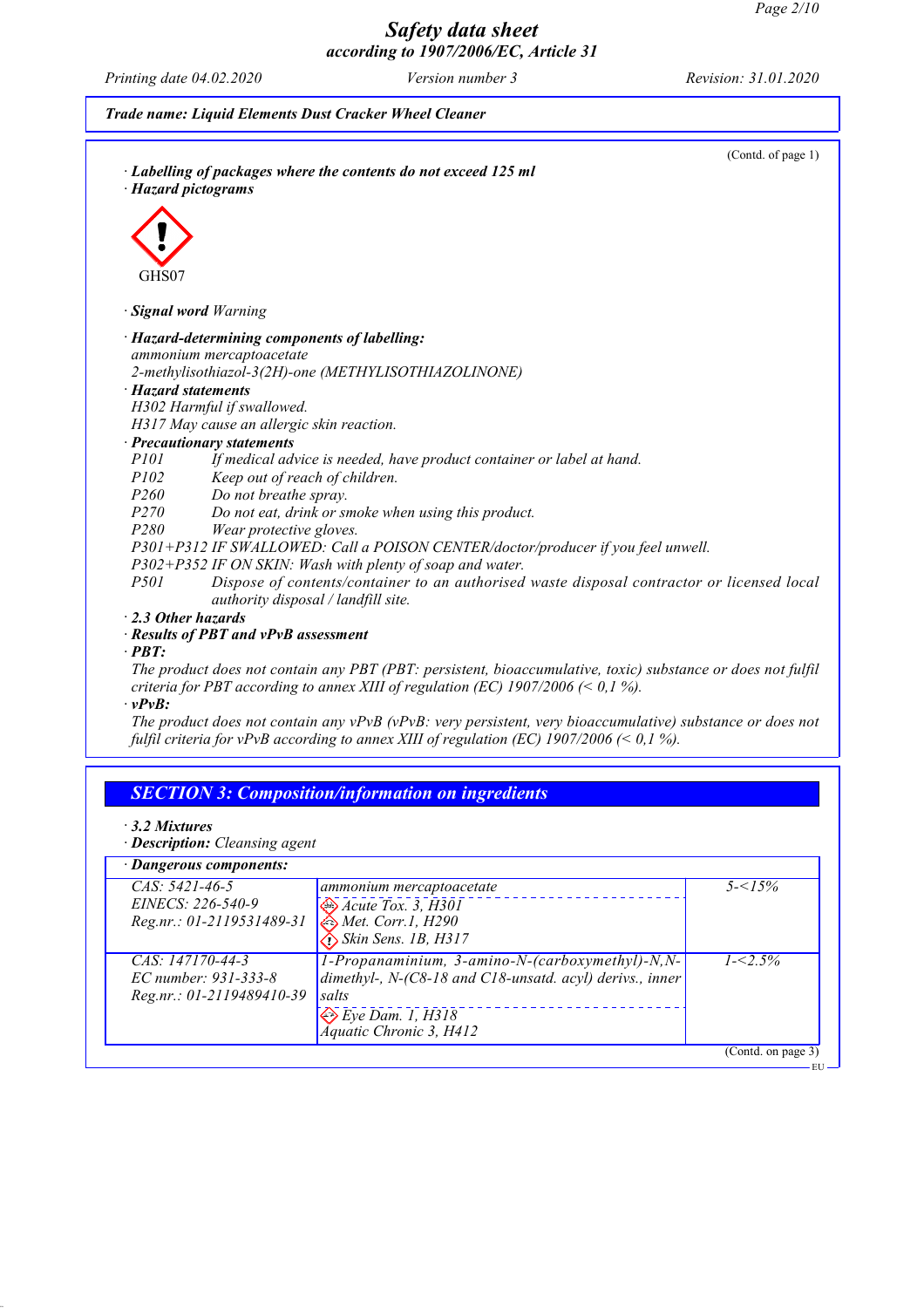*Printing date 04.02.2020 Version number 3 Revision: 31.01.2020*

### *Trade name: Liquid Elements Dust Cracker Wheel Cleaner*

|                                                         |                                                                      | (Contd. of page 2) |         |
|---------------------------------------------------------|----------------------------------------------------------------------|--------------------|---------|
| CAS: 68891-38-3                                         | Alcohols, C12-14, ethoxylated, sulfates, sodium salts                | $1 - 2.5\%$        |         |
| $NLP: 500-234-8$                                        | $\Leftrightarrow$ Eye Dam. 1, H318                                   |                    |         |
| Reg.nr.: 01-2119488639-16                               | $\bigotimes$ Skin Irrit. 2, H315                                     |                    |         |
|                                                         | <b>Áquatic Chronic 3, H412</b>                                       |                    |         |
| CAS: 2682-20-4                                          | 2 - methylisothiazol - 3 (2 H) - one 0.00015-<0.0015%                |                    |         |
|                                                         |                                                                      |                    |         |
| EINECS: 220-239-6                                       | (METHYLISOTHIAZOLINONE)                                              |                    |         |
| Index number: $613 - 326 - 00 - 9$                      | Acute Tox. 3, H301; Acute Tox. 3, H311; Acute Tox.                   |                    |         |
| $Reg.nr.: 01-2120764690-50$                             | 2. H330                                                              |                    |         |
|                                                         | Skin Corr. 1B, H314; Eye Dam. 1, H318                                |                    |         |
|                                                         | $\bigotimes$ Aquatic Acute 1, H400 (M=10); Aquatic Chronic 1,        |                    |         |
|                                                         | $H410(M=1)$                                                          |                    |         |
|                                                         | $\bigodot$ Skin Sens. 1A, H317                                       |                    |         |
|                                                         | · Regulation (EC) No 648/2004 on detergents / Labelling for contents |                    |         |
|                                                         | amphoteric surfactants, anionic surfactants, non-ionic surfactants   |                    | $< 5\%$ |
|                                                         | preservation agents (PHENOXYETHANOL, BUTYLBENZISOTHIAZOLINONE,       |                    |         |
| BENZISOTHIAZOLINONE, METHYLISOTHIAZOLINONE, LAURYLAMINE |                                                                      |                    |         |
|                                                         |                                                                      |                    |         |
| DIPROPYLENEDIAMINE), perfumes                           |                                                                      |                    |         |

*· Additional information: For the wording of the listed hazard phrases refer to section 16.*

## *SECTION 4: First aid measures*

### *· 4.1 Description of first aid measures*

- *· General information:*
- *Immediately remove any clothing soiled by the product.*
- *If symptoms persist consult doctor.*
- *· After inhalation: Fresh air. If pain persists, get medical attention.*
- *· After skin contact: Immediately wash with water and soap and rinse thoroughly.*
- *· After eye contact: Rinse opened eye for several minutes under running water. Then consult a doctor.*
- *· After swallowing:*

*Rinse out mouth and drink plenty of water.*

- *Induce vomiting, if person is conscious. Seek medical help.*
- *· 4.2 Most important symptoms and effects, both acute and delayed*

*Coughing*

*Nausea*

*Gastric or intestinal disorders*

*· 4.3 Indication of any immediate medical attention and special treatment needed*

*If swallowed, induce vomiting (if patient is conscious).*

*Give activated charcoal to reduce resorption in the gastrointestinal tract.*

## *SECTION 5: Firefighting measures*

- *· 5.1 Extinguishing media*
- *· Suitable extinguishing agents: Use fire extinguishing methods suitable to surrounding conditions.*
- *· For safety reasons unsuitable extinguishing agents: None known.*
- *· 5.2 Special hazards arising from the substance or mixture*
- *In case of fire, the following can be released: Sulphur dioxide (SO2) Carbon monoxide (CO) Nitrogen oxides (NOx)*
- *· 5.3 Advice for firefighters*
- *· Protective equipment: Wear self-contained respiratory protective device.*

*Do not inhale explosion gases or combustion gases.*

(Contd. on page 4)

EU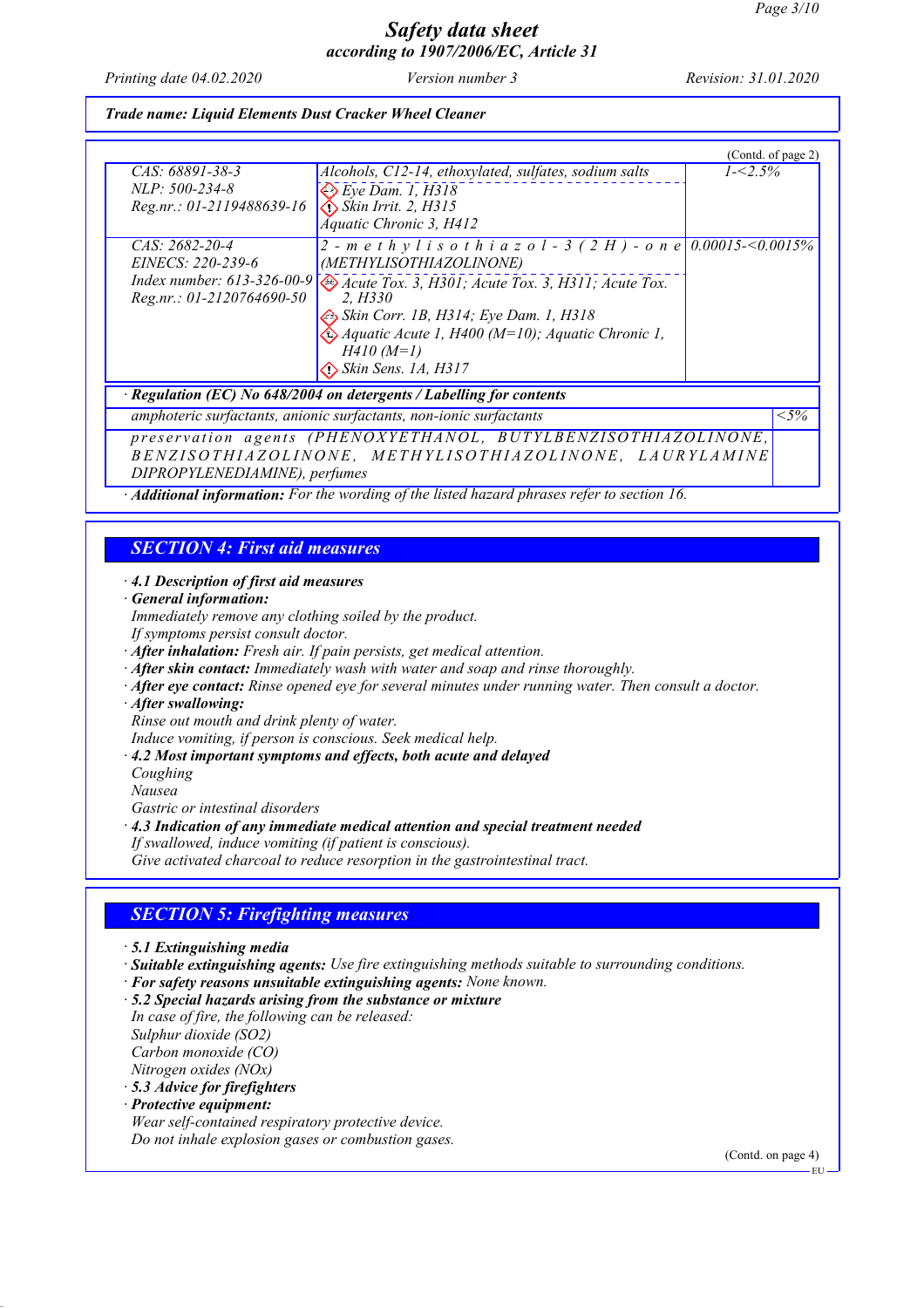*Printing date 04.02.2020 Version number 3 Revision: 31.01.2020*

(Contd. of page 3)

#### *Trade name: Liquid Elements Dust Cracker Wheel Cleaner*

#### *· Additional information*

*Dispose of fire debris and contaminated fire fighting water in accordance with official regulations.*

### *SECTION 6: Accidental release measures*

- *· 6.1 Personal precautions, protective equipment and emergency procedures Wear protective clothing. Ensure adequate ventilation · 6.2 Environmental precautions: Dilute with plenty of water. Do not allow to enter sewers/ surface or ground water. Inform respective authorities in case of seepage into water course or sewage system. · 6.3 Methods and material for containment and cleaning up: Ensure adequate ventilation. Absorb with liquid-binding material (sand, diatomite, acid binders, universal binders, sawdust). Dispose contaminated material as waste according to item 13. · 6.4 Reference to other sections*
- *See Section 7 for information on safe handling. See Section 8 for information on personal protection equipment. See Section 13 for disposal information.*

### *SECTION 7: Handling and storage*

*· 7.1 Precautions for safe handling*

*Observe the usual precautionary measures for handling chemicals. Avoid contact with eyes and skin. Do not breathe aerosol. Use only in well ventilated areas. Observe use instructions. · Information about fire - and explosion protection: No special measures required.*

- *· 7.2 Conditions for safe storage, including any incompatibilities*
- *· Storage:*
- *· Requirements to be met by storerooms and receptacles: No special requirements.*

*· Information about storage in one common storage facility:*

*Store away from oxidising agents. Store away from reducing agents. Store away from foodstuffs.*

- *· Further information about storage conditions:*
- *Store in dry conditions at 10 25 °C. Protect from frost.*
- *· Storage class: 10 13 (Germany)*
- *· 7.3 Specific end use(s) No further relevant information available.*

## *SECTION 8: Exposure controls/personal protection*

*· Additional information about design of technical facilities: No further data; see item 7.*

- *· 8.1 Control parameters*
- *· Ingredients with limit values that require monitoring at the workplace:*
- *The product does not contain any relevant quantities of materials with critical values that have to be monitored at the workplace.*
- *· Additional information: The lists valid during the making were used as basis.*

(Contd. on page 5)

EU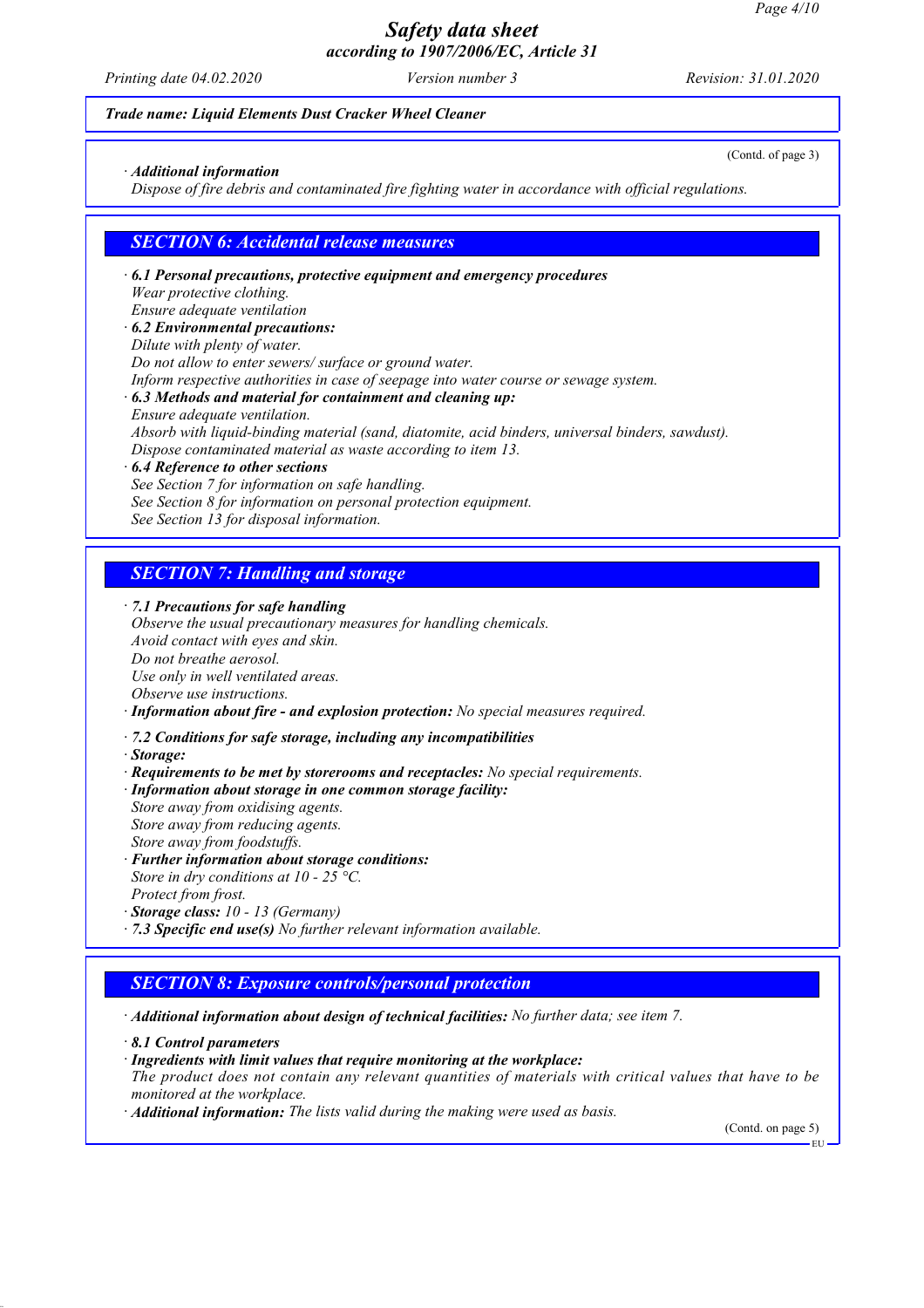EU

# *Safety data sheet according to 1907/2006/EC, Article 31*

*Printing date 04.02.2020 Version number 3 Revision: 31.01.2020*

## *Trade name: Liquid Elements Dust Cracker Wheel Cleaner*

|                                                                | (Contd. of page 4)                                                                                                                                                                                                                                                                                                                            |
|----------------------------------------------------------------|-----------------------------------------------------------------------------------------------------------------------------------------------------------------------------------------------------------------------------------------------------------------------------------------------------------------------------------------------|
| $\cdot$ 8.2 Exposure controls                                  |                                                                                                                                                                                                                                                                                                                                               |
| · Personal protective equipment:                               |                                                                                                                                                                                                                                                                                                                                               |
| · General protective and hygienic measures:                    |                                                                                                                                                                                                                                                                                                                                               |
|                                                                | Observe the usual precautionary measures for handling chemicals.                                                                                                                                                                                                                                                                              |
| Avoid contact with the eyes and skin.                          |                                                                                                                                                                                                                                                                                                                                               |
| Immediately remove all soiled and contaminated clothing        |                                                                                                                                                                                                                                                                                                                                               |
| Keep away from foodstuffs, beverages and feed.                 |                                                                                                                                                                                                                                                                                                                                               |
| Wash hands before breaks and at the end of work.               |                                                                                                                                                                                                                                                                                                                                               |
| · Respiratory protection:                                      |                                                                                                                                                                                                                                                                                                                                               |
| Not necessary if room is well-ventilated.                      |                                                                                                                                                                                                                                                                                                                                               |
|                                                                | Use suitable respiratory protective device in case of insufficient ventilation.                                                                                                                                                                                                                                                               |
| $\cdot$ Recommended filter device for short term use: Filter A |                                                                                                                                                                                                                                                                                                                                               |
| · Protection of hands:                                         |                                                                                                                                                                                                                                                                                                                                               |
|                                                                | The glove material has to be impermeable and resistant to the product/the substance/the preparation.                                                                                                                                                                                                                                          |
|                                                                | Selection of the glove material on consideration of the penetration times, rates of diffusion and the                                                                                                                                                                                                                                         |
| degradation                                                    |                                                                                                                                                                                                                                                                                                                                               |
| Protective gloves according EN 374.                            |                                                                                                                                                                                                                                                                                                                                               |
| Check the permeability prior to each anewed use of the glove.  |                                                                                                                                                                                                                                                                                                                                               |
| · Material of gloves                                           |                                                                                                                                                                                                                                                                                                                                               |
| Butyl rubber, BR                                               |                                                                                                                                                                                                                                                                                                                                               |
| Recommended thickness of the material: $\geq 0.6$ -0.8 mm      |                                                                                                                                                                                                                                                                                                                                               |
|                                                                | Penetration time: $\geq$ 480 minutes (Permeation according to EN 374 Part 3: Level 6)                                                                                                                                                                                                                                                         |
| application.                                                   | The selection of the suitable gloves does not only depend on the material, but also on further marks of quality<br>and varies from manufacturer to manufacturer. As the product is a preparation of several substances, the<br>resistance of the glove material can not be calculated in advance and has therefore to be checked prior to the |
| · Penetration time of glove material                           |                                                                                                                                                                                                                                                                                                                                               |
| observed.                                                      | The exact break through time has to be found out by the manufacturer of the protective gloves and has to be                                                                                                                                                                                                                                   |
| recommended.                                                   | The determined penetration times according to EN 16523-1:2015 are not performed under practical<br>conditions. Therefore a maximum wearing time, which corresponds to 50% of the penetration time, is                                                                                                                                         |
|                                                                |                                                                                                                                                                                                                                                                                                                                               |
| · Eye protection: Safety glasses                               | · Body protection: Protective work clothing                                                                                                                                                                                                                                                                                                   |

| 211 Information on ousle physical and enemied properties<br>· General Information |                              |
|-----------------------------------------------------------------------------------|------------------------------|
| $\cdot$ Appearance:                                                               |                              |
| Form:                                                                             | Liquid                       |
| Colour:                                                                           | Blue                         |
| $\cdot$ Odour:                                                                    | Sulfurous                    |
|                                                                                   | Perfumed                     |
| • Odour threshold:                                                                | Not determined.              |
| $\cdot$ pH-value at 20 °C:                                                        | $5 - 8$                      |
| $\cdot$ Change in condition                                                       |                              |
| Melting point/freezing point:                                                     | Not determined.              |
| Initial boiling point and boiling range: $100^{\circ}$ C                          |                              |
| · Flash point:                                                                    | >100 °C                      |
| · Flammability (solid, gas):                                                      | Not applicable.              |
| $\cdot$ Decomposition temperature:                                                | Not determined.              |
| $\cdot$ Auto-ignition temperature:                                                | Product is not selfigniting. |
|                                                                                   | (Contd. on page $6$ )        |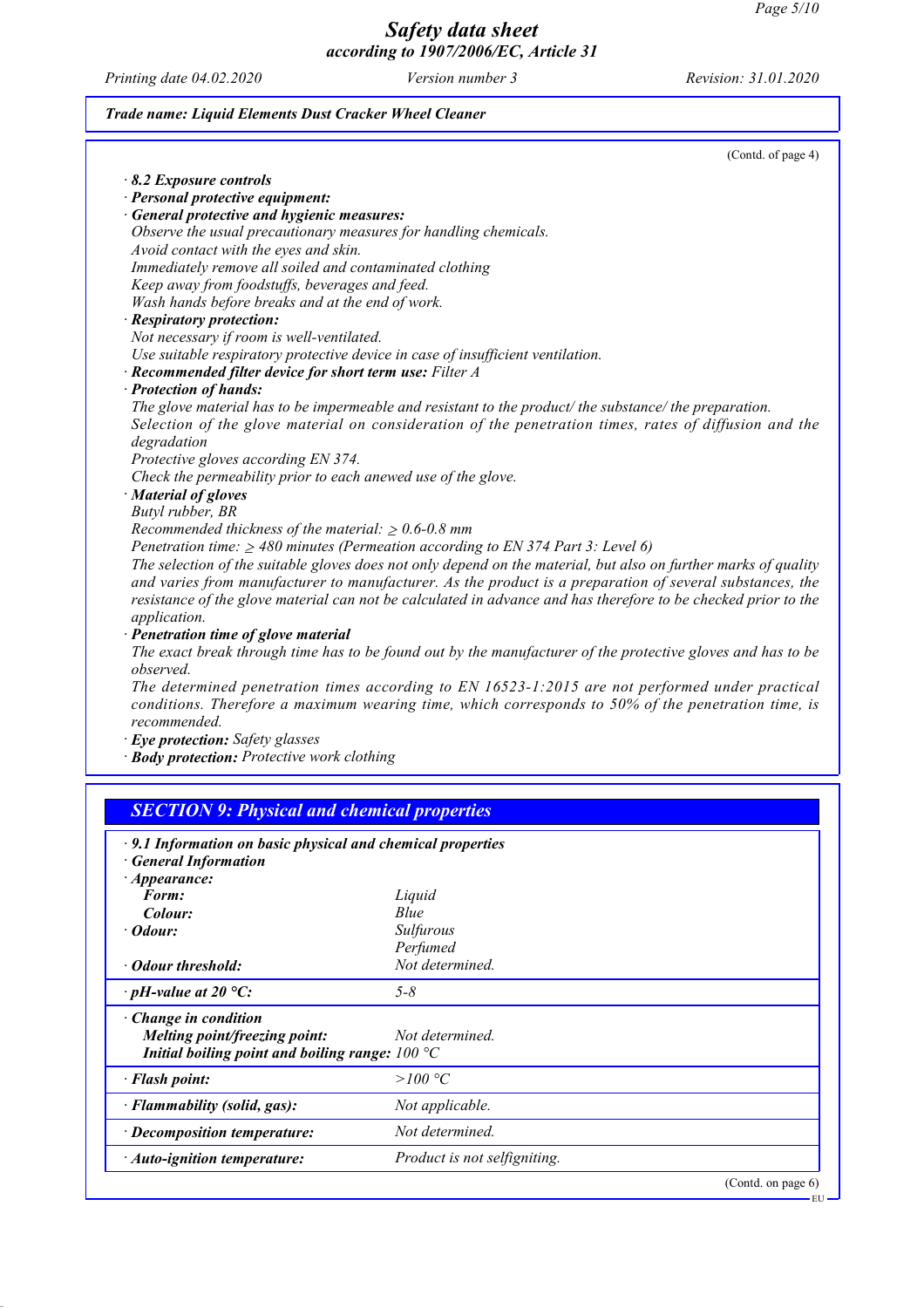*Printing date 04.02.2020 Version number 3 Revision: 31.01.2020*

#### *Trade name: Liquid Elements Dust Cracker Wheel Cleaner*

|                                           | (Contd. of page 5)                            |
|-------------------------------------------|-----------------------------------------------|
| $\cdot$ Explosive properties:             | Product does not present an explosion hazard. |
| $\cdot$ Explosion limits:                 |                                               |
| Lower:                                    | Not determined                                |
| <b>Upper:</b>                             | Not determined                                |
| $\cdot$ Oxidising properties              | Not applicable.                               |
| · Vapour pressure:                        | Not determined.                               |
| $\cdot$ Density at 20 °C:                 | $\sim$ 1.1 g/cm <sup>3</sup>                  |
| $\cdot$ Relative density                  | Not determined.                               |
| · Vapour density                          | Not determined.                               |
| $\cdot$ Evaporation rate                  | Not determined                                |
| · Solubility in / Miscibility with        |                                               |
| water:                                    | Fully miscible.                               |
| · Partition coefficient: n-octanol/water: | Not determined                                |
| $\cdot$ <i>Viscosity:</i>                 |                                               |
| Dynamic:                                  | Not determined                                |
| Kinematic:                                | Not determined                                |
| · Solvent content:                        |                                               |
| <b>Organic solvents:</b>                  | $0.0\%$                                       |
| <b>Solids content:</b>                    | Not determined                                |
| $\cdot$ 9.2 Other information             | No further relevant information available.    |

### *SECTION 10: Stability and reactivity*

*· 10.1 Reactivity No further relevant information available.*

*· 10.2 Chemical stability*

*· Thermal decomposition / conditions to be avoided:*

*No decomposition if used and stored according to specifications.*

*· 10.3 Possibility of hazardous reactions Reacts with strong acids and oxidising agents.*

*· 10.4 Conditions to avoid Protect from frost.*

- *· 10.5 Incompatible materials: No further relevant information available.*
- *· 10.6 Hazardous decomposition products: No dangerous decomposition products known.*

### *SECTION 11: Toxicological information*

*· 11.1 Information on toxicological effects*

*· Acute toxicity*

*Harmful if swallowed.*

*· LD/LC50 values relevant for classification:*

*5421-46-5 ammonium mercaptoacetate*

*Oral LD50 71 mg/kg (rat) (OECD 401)*

*Dermal LD50 >2,000 mg/kg (rat) (OECD 402)*

*147170-44-3 1-Propanaminium, 3-amino-N-(carboxymethyl)-N,N-dimethyl-, N-(C8-18 and C18-unsatd. acyl) derivs., inner salts*

*Oral LD50 >5,000 mg/kg (rat) (OECD 401)*

*Dermal LD50 >2,000 mg/kg (rat) (OECD 402)*

*68891-38-3 Alcohols, C12-14, ethoxylated, sulfates, sodium salts*

*Oral LD50 2,870 mg/kg (rat) (OECD 401)*

*Dermal LD50 >2,000 mg/kg (rat) (OECD 402)*

(Contd. on page 7)

EU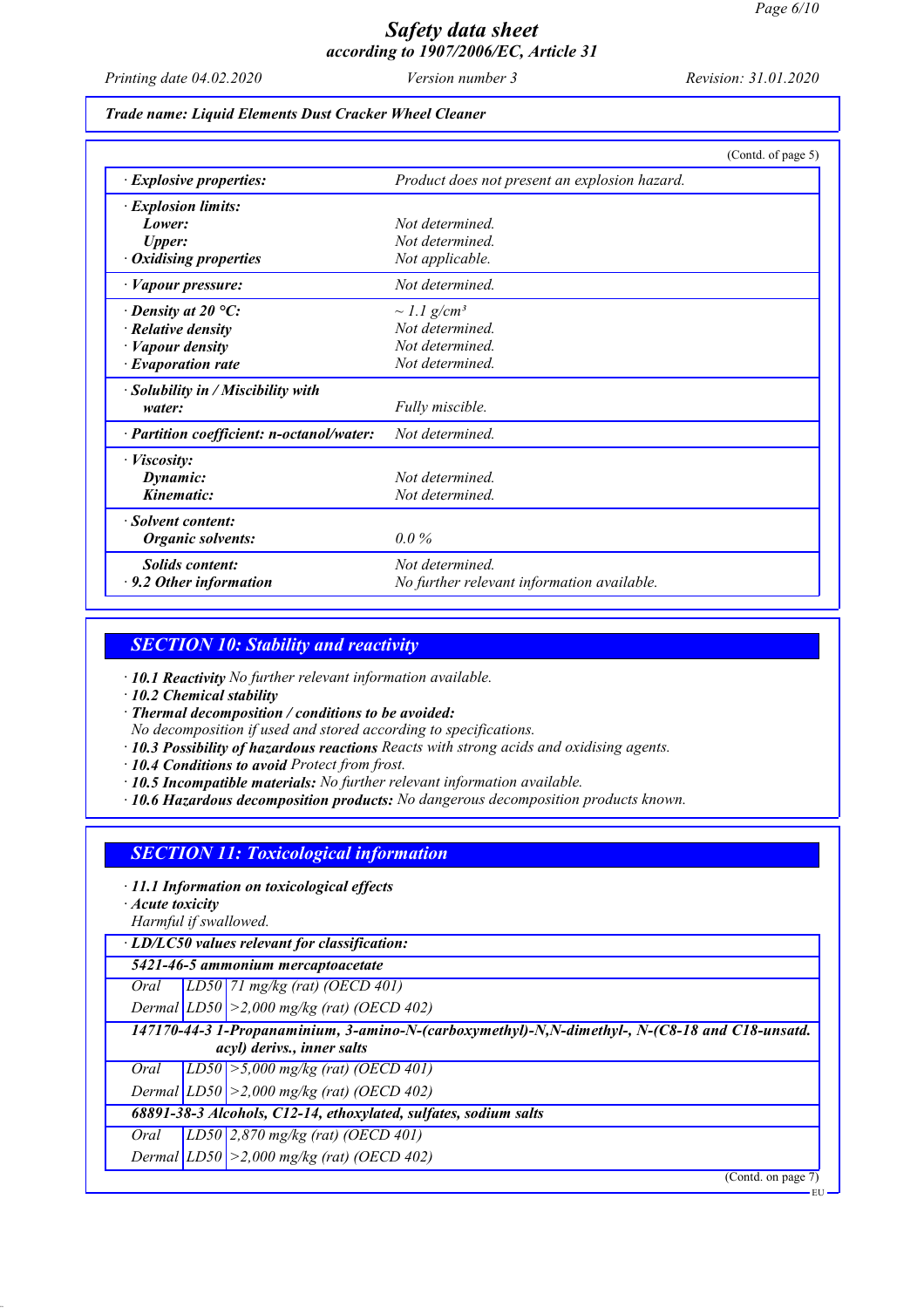*Printing date 04.02.2020 Version number 3 Revision: 31.01.2020*

(Contd. of page 6)

#### *Trade name: Liquid Elements Dust Cracker Wheel Cleaner*

*· Primary irritant effect:*

*· Skin corrosion/irritation Based on available data, the classification criteria are not met.*

*· Serious eye damage/irritation Based on available data, the classification criteria are not met.*

*· Respiratory or skin sensitisation*

*May cause an allergic skin reaction.*

*· Repeated dose toxicity No further relevant information available.*

*· CMR effects (carcinogenity, mutagenicity and toxicity for reproduction) No further relevant information available.*

*· Germ cell mutagenicity Based on available data, the classification criteria are not met.*

*· Carcinogenicity Based on available data, the classification criteria are not met.*

*· Reproductive toxicity Based on available data, the classification criteria are not met.*

*· Germ cell mutagenicity*

*5421-46-5 ammonium mercaptoacetate*

*Ames test negative (bacterial reverse mutation assay)*

*68891-38-3 Alcohols, C12-14, ethoxylated, sulfates, sodium salts*

*Ames test negative (bacterial reverse mutation assay)*

*· STOT-single exposure Based on available data, the classification criteria are not met.*

*· STOT-repeated exposure Based on available data, the classification criteria are not met.*

*· Aspiration hazard Based on available data, the classification criteria are not met.*

## *SECTION 12: Ecological information*

#### *· 12.1 Toxicity*

*· Aquatic toxicity:*

*5421-46-5 ammonium mercaptoacetate*

*EC50 13 mg/l (algae) (OECD 201)*

*38 mg/l (daphnia magna) (48 h)*

*LC50 >100 mg/l (fish) (OECD 203)*

*147170-44-3 1-Propanaminium, 3-amino-N-(carboxymethyl)-N,N-dimethyl-, N-(C8-18 and C18-unsatd. acyl) derivs., inner salts*

*EC50 >1-10 mg/l (algae) (OECD 201)*

*LC50 >1-10 mg/l (fish) (OECD 203)*

*68891-38-3 Alcohols, C12-14, ethoxylated, sulfates, sodium salts*

*EC50 27.7 mg/l (algae) (OECD 201)*

*7.4 mg/l (daphnia magna) (OECD 202)*

*LC50 7.1 mg/l (fish) (96 h)*

*NOEC 0.95 mg/l (algae) (OECD 201)*

*0.27 mg/l (daphnia magna) (21)*

*· 12.2 Persistence and degradability The contained surfactants are easily biodegradable*

*· 12.3 Bioaccumulative potential Bioaccumulation improbable.*

*· 12.4 Mobility in soil No further relevant information available.*

*· Additional ecological information:*

*· General notes:*

*The surfactant(s) contained in this preparation complies(comply) with the biodegradability criteria as laid down in Regulation (EC) No.648/2004 on detergents. Data to support this assertion are held at the disposal of the competent authorities of the Member States and will be made available to them, at their direct request or at the request of a detergent manufacturer.*

*Do not allow undiluted product or large quantities of it to reach ground water, water course or sewage system.*

*· 12.5 Results of PBT and vPvB assessment*

*· PBT: Not applicable.*

*· vPvB: Not applicable.*

(Contd. on page 8)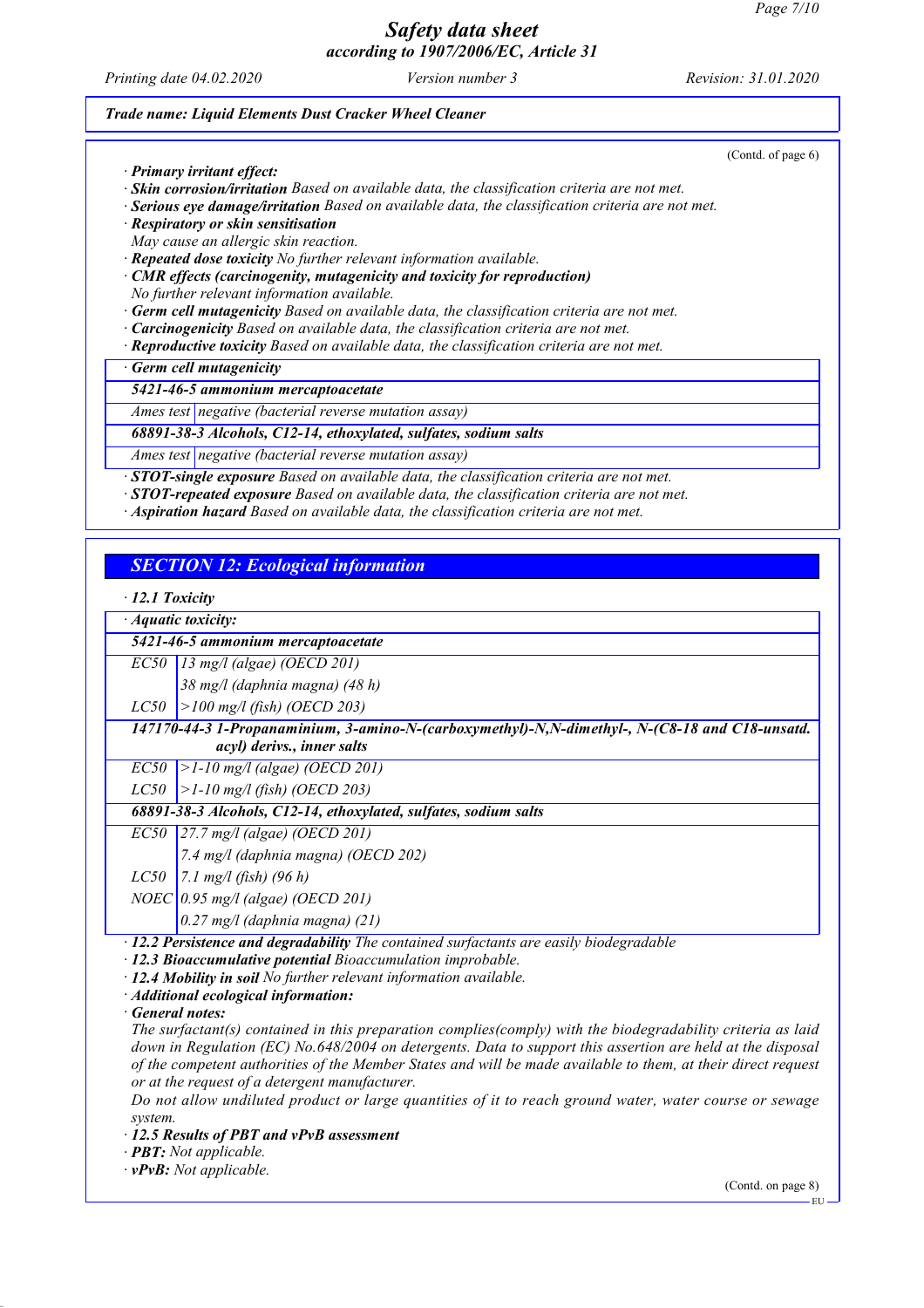*Printing date 04.02.2020 Version number 3 Revision: 31.01.2020*

*Trade name: Liquid Elements Dust Cracker Wheel Cleaner*

*· 12.6 Other adverse effects No further relevant information available.*

(Contd. of page 7)

EU

### *SECTION 13: Disposal considerations*

#### *· 13.1 Waste treatment methods*

*· Recommendation*

*Must not be disposed together with household garbage. Do not allow product to reach sewage system. Dispose of in accordance with all applicable local and national regulations.*

*· European waste catalogue*

*20 01 29\* detergents containing hazardous substances*

*15 01 10\* packaging containing residues of or contaminated by hazardous substances*

*· Uncleaned packaging:*

*· Recommendation:*

*Dispose of in accordance with all applicable local and national regulations. Non contaminated packagings may be recycled.*

*· Recommended cleansing agents: Water, if necessary together with cleansing agents.*

## *SECTION 14: Transport information*

| $\cdot$ 14.1 UN-Number<br>ADR, ADN, IMDG, IATA                                            | Void            |
|-------------------------------------------------------------------------------------------|-----------------|
| $\cdot$ 14.2 UN proper shipping name<br>ADR, ADN, IMDG, IATA                              | Void            |
| $\cdot$ 14.3 Transport hazard class(es)                                                   |                 |
| ADR, ADN, IMDG, IATA<br>· Class                                                           | Void            |
| 14.4 Packing group<br>ADR, IMDG, IATA                                                     | Void            |
| $\cdot$ 14.5 Environmental hazards:<br>· Marine pollutant:                                | No              |
| $\cdot$ 14.6 Special precautions for user                                                 | Not applicable. |
| $\cdot$ 14.7 Transport in bulk according to Annex II of<br><b>Marpol and the IBC Code</b> | Not applicable. |
| · UN "Model Regulation":                                                                  | Void            |

### *SECTION 15: Regulatory information*

*· 15.1 Safety, health and environmental regulations/legislation specific for the substance or mixture*

- *· Directive 2012/18/EU*
- *· Named dangerous substances ANNEX I None of the ingredients is listed.*
- *· National regulations:*
- *· Information about limitation of use: Employment restrictions concerning juveniles must be observed. Employment restrictions concerning pregnant and lactating women must be observed, if applicable.*
- *· Other regulations, limitations and prohibitive regulations The product has to be fitted with a tactile warning.* (Contd. on page 9)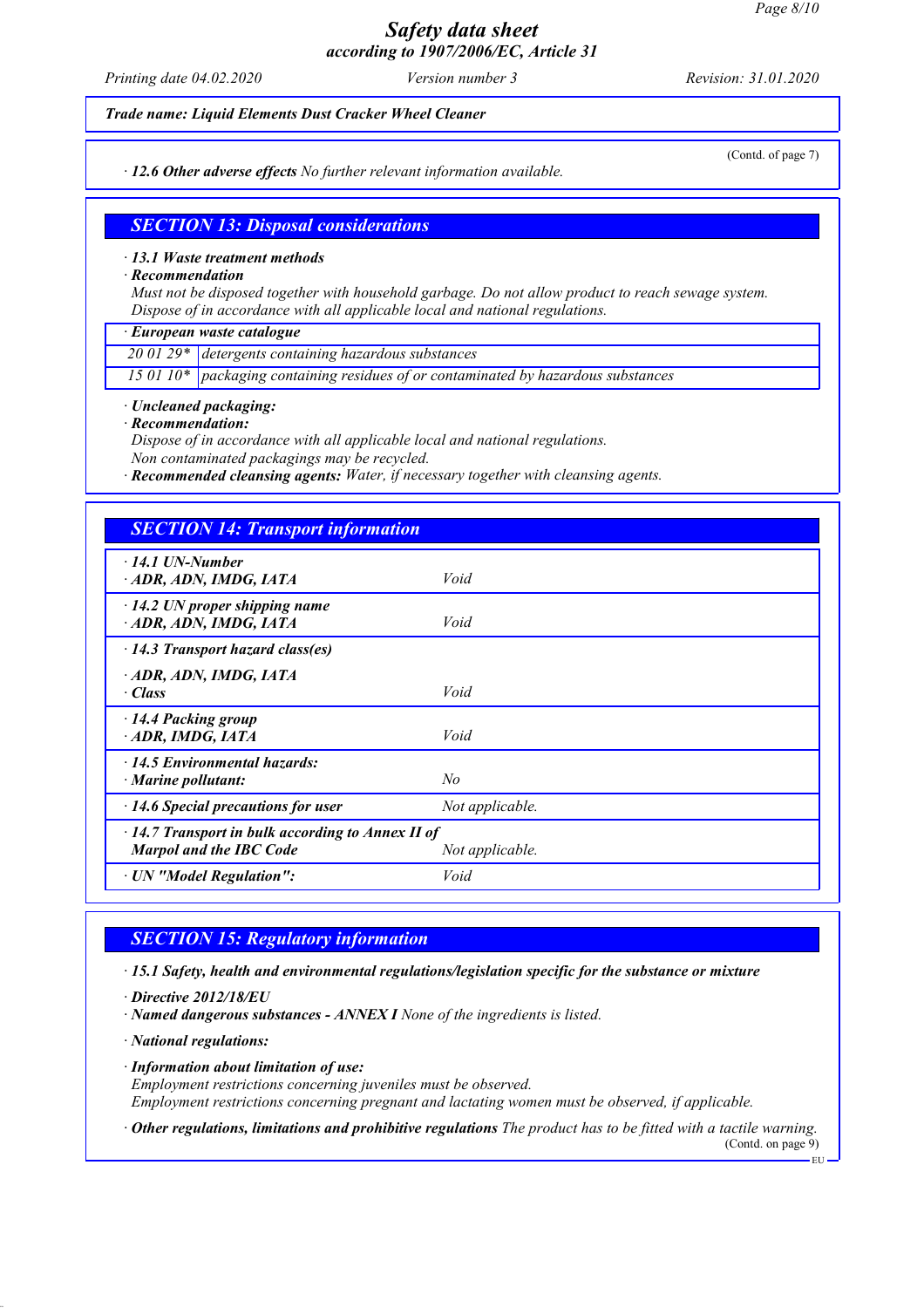*Printing date 04.02.2020 Version number 3 Revision: 31.01.2020*

(Contd. of page 8)

#### *Trade name: Liquid Elements Dust Cracker Wheel Cleaner*

*· 15.2 Chemical safety assessment:*

*A Chemical Safety Assessment has not been carried out, because it is not necessary for mixtures.*

### *SECTION 16: Other information*

*This information is based on our present knowledge. However, this shall not constitute a guarantee for any specific product features and shall not establish a legally valid contractual relationship.*

#### *· Relevant phrases*

*H290 May be corrosive to metals.*

- *H301 Toxic if swallowed.*
- *H311 Toxic in contact with skin.*
- *H314 Causes severe skin burns and eye damage.*
- *H315 Causes skin irritation.*
- *H317 May cause an allergic skin reaction.*
- *H318 Causes serious eye damage.*
- *H330 Fatal if inhaled.*
- *H400 Very toxic to aquatic life.*
- *H410 Very toxic to aquatic life with long lasting effects.*
- *H412 Harmful to aquatic life with long lasting effects.*

#### *· Training hints*

*Instructions on hazards and protective measures based on operating instructions. The instructions must be given before start of employment and at least once a year.*

#### *· Classification according to Regulation (EC) No 1272/2008*

*The classification of the mixture is generally based on the calculation method using substance data according to Regulation (EC) No 1272/2008.*

#### *· Department issuing SDS:*

*Chemisches Labor & Consulting - Dr. Ulrich Bönig Simonshöfchen 55, D-42327 Wuppertal Germany Tel.: +49-(0)202-7387557*

# *· Contact: Mr. Boenig, PhD.*

*· Abbreviations and acronyms: CLP: Classification, Labelling and Packaging (Regulation (EC) No. 1272/2008 REACH: Regulation (EC) No 1907/2006 of the European Parliament and of the Council of 18 December 2006 concerning the Registration, Evaluation, Authorisation and Restriction of Chemicals. EC50: effective concentration, 50 percent ADR: Accord européen sur le transport des marchandises dangereuses par Route (European Agreement concerning the International Carriage of Dangerous Goods by Road) IMDG: International Maritime Code for Dangerous Goods IATA: International Air Transport Association GHS: Globally Harmonised System of Classification and Labelling of Chemicals VCI: Verband der chemischen Industrie, Deutschland (German chemical industry association) EINECS: European Inventory of Existing Commercial Chemical Substances ELINCS: European List of Notified Chemical Substances CAS: Chemical Abstracts Service (division of the American Chemical Society) DNEL: Derived No-Effect Level (REACH) PNEC: Predicted No-Effect Concentration (REACH) LC50: Lethal concentration, 50 percent LD50: Lethal dose, 50 percent PBT: persistent, bioaccumulative, toxic vPvB: very persistent, very bioaccumulative Met. Corr.1: Corrosive to metals – Category 1 Acute Tox. 3: Acute toxicity - oral – Category 3 Acute Tox. 4: Acute toxicity - oral – Category 4 Acute Tox. 2: Acute toxicity - inhalation – Category 2 Skin Corr. 1B: Skin corrosion/irritation – Category 1B Skin Irrit. 2: Skin corrosion/irritation – Category 2 Eye Dam. 1: Serious eye damage/eye irritation – Category 1 Skin Sens. 1: Skin sensitisation – Category 1 Skin Sens. 1A: Skin sensitisation – Category 1A Skin Sens. 1B: Skin sensitisation – Category 1B Aquatic Acute 1: Hazardous to the aquatic environment - acute aquatic hazard – Category 1 Aquatic Chronic 1: Hazardous to the aquatic environment - long-term aquatic hazard – Category 1*